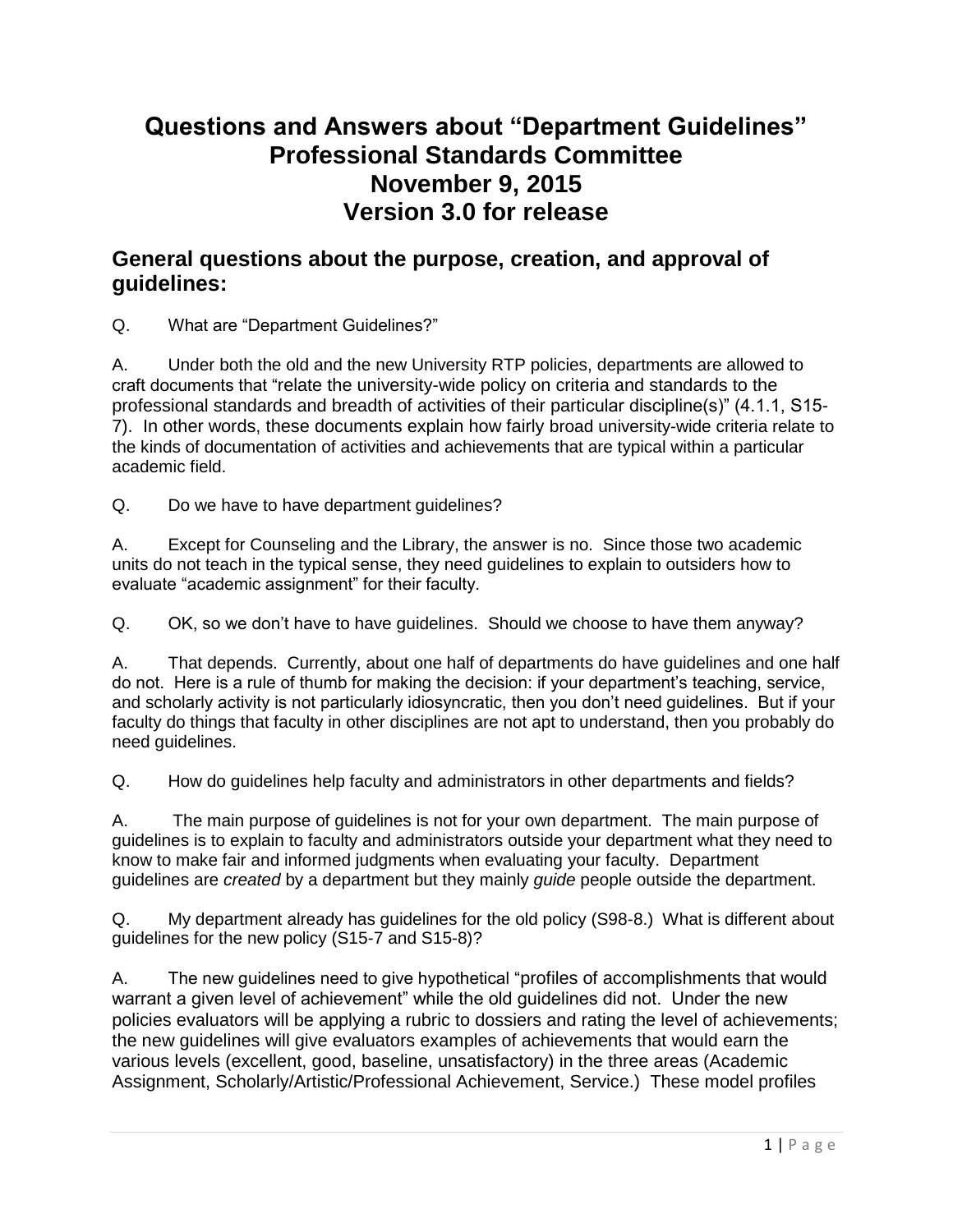are the most important difference between the old guidelines and the new, although there are some others too.

Q. OK, so we have decided we need guidelines. What do we do?

A. First, your department needs to create the guidelines. It is entirely up to you to decide on the best process to do that. Then your department needs to approve them. All tenured and tenure track faculty, and FERPed faculty if in their active semester, have the right to vote to approve or not to approve your draft guidelines. The vote needs to be conducted by written secret ballot. When approved, send your guidelines, with the final vote, to Faculty Affairs.

Q. And then we have guidelines?

A. No. There is a careful review process before your guidelines can be approved. Faculty Affairs will consult with your Dean, and the guidelines will be reviewed by your College RTP committee and by the Professional Standards committee. Frequently there will be suggestions for modification. Professional Standards will make a recommendation to approve or not to approve them, and the ultimate decision is made by the AVP for Faculty Affairs.

Q. How long will all of that take?

A. Often it can take a semester to conduct the back-and-forth consultation that ultimately results in approval. It is a bit shorter than approving a new piece of curriculum, but still a substantial period of time.

Q. So when should we submit our guidelines?

A. If you want to have a good chance of getting them ready to be used in AY 2016-17, they should be received by Faculty Affairs by January 27, 2016. There is always a chance that guidelines submitted later might be approved in time for next year, but given the large number of departments doing new guidelines to get ready for the new policy, it will be difficult to rush anything through.

Q. OK, well, maybe we should just continue to use our old guidelines for a while, then.

A. Your old guidelines cannot be used for the new policy. If you do not have new guidelines approved before next AY starts, then candidates who are evaluated under the new policy will not be covered by any guidelines. However, during a transition period, some of your faculty may continue to be evaluated under the old policy. For those faculty, the old guidelines will continue to apply. We have provided a separate document to explain this transition.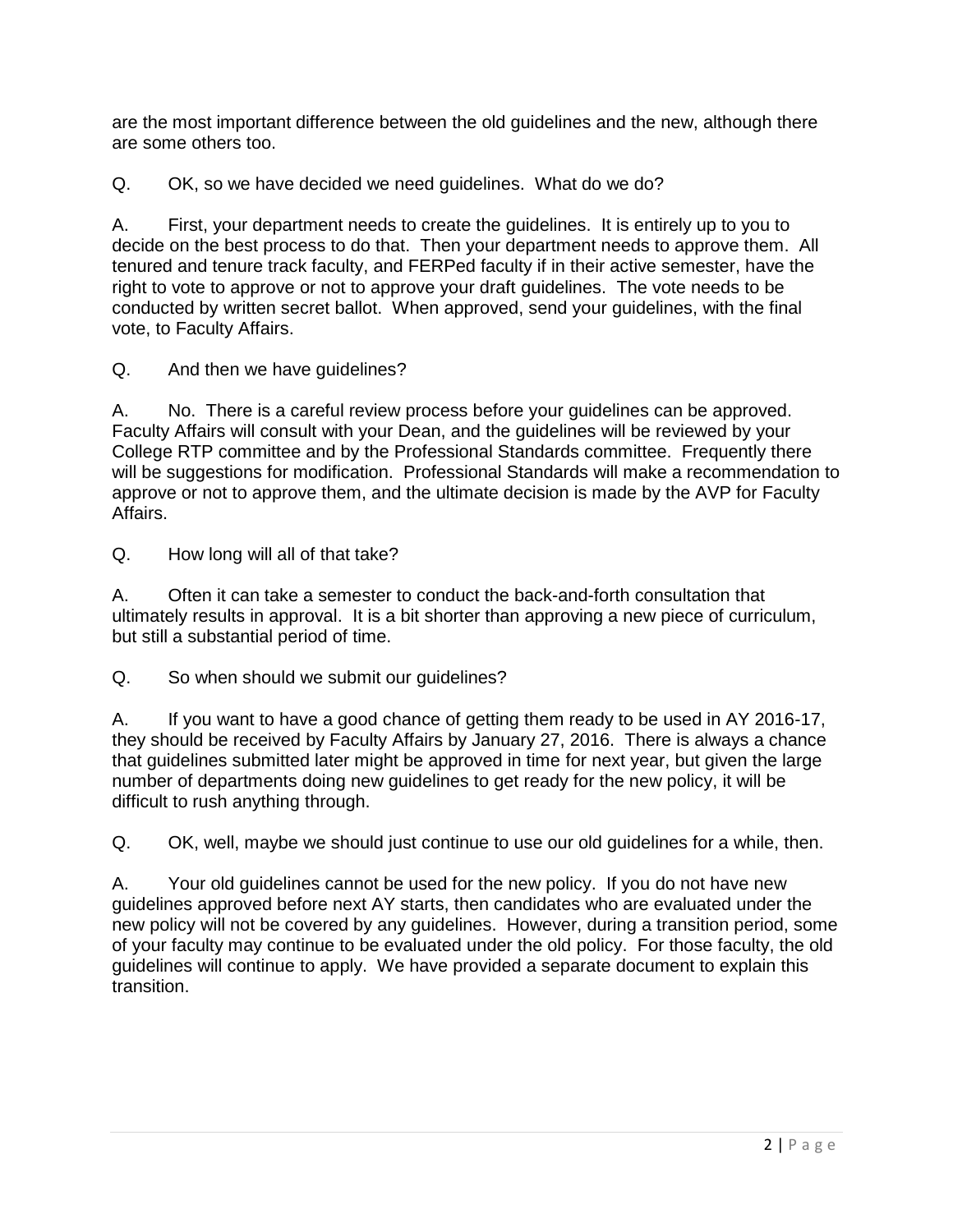### **Questions about how guidelines should discuss "Resources"**

Q. The policy says guidelines must "provide realistic estimates of the resources required to meet each given level of achievement." Why?

A. This is one of the requirements of the new guidelines that did not exist in the old guidelines. They were inserted to better guide candidates in our "resource intensive" disciplines, and to help evaluators understand their circumstances. By "resource intensive" we mean those disciplines where it is unrealistic for faculty to achieve a very high level of Scholarly/Artistic/Professional Achievement without obtaining substantial external support. Guidelines in those disciplines should explain resource issues so that 1) new faculty planning their professional development will know early on what they will need to do to be able to reach their goals, and 2) so that evaluators who are not part of that discipline will give appropriate credit to faculty who succeed in finding the resources necessary to fund a high level of achievement in their research.

Q. So, if we are not one of those "resource intensive" disciplines then our guidelines do not need to talk about resources?

A. You still need to talk about resources if you create guidelines, but the discussion can be relatively brief and straightforward, since it is likely that your discipline's resource issues are relatively standard and well understood by committees and administrators throughout the university. For example, as with the old dossiers, candidates still must list assigned time, grants, sabbaticals, etc.

Q. So do we need to discuss both internal and external resources?

A. Guidelines should "guide" candidates to list all resources in their dossiers, whether internal or external. But only those "resource intensive" disciplines—where external resources are more or less mandatory—need to explain the resource situation in greater depth.

Q. Can we define "Good" in RSCA to mean that the candidate has obtained \$100,000 in grants?

A. No. Levels of achievement in the RSCA category should not be defined by the size or amounts of grants or external support, but by the quality and quantity of scholarly work. Department guidelines produce "guidance" and can inform candidates and those evaluators who stand outside the discipline what amounts of external resources are typically needed to reach the various levels of achievement. But since a candidate may be able to find a way to reach a high level of achievement with fewer resources than expected, such guidance is just that—guidance.

Q. What if guidelines say that candidates must have \$100,000 in start-up funds, but the candidate doesn't receive that? Are they released from the requirement to do scholarship?

A. Guidelines provide guidance, they cannot establish requirements, so such a requirement would be inappropriate for guidelines. The size of a start-up package is, however, routinely negotiated and appears in the appointment letter, and the appointment letter becomes part of the dossier, so evaluators can take it into consideration.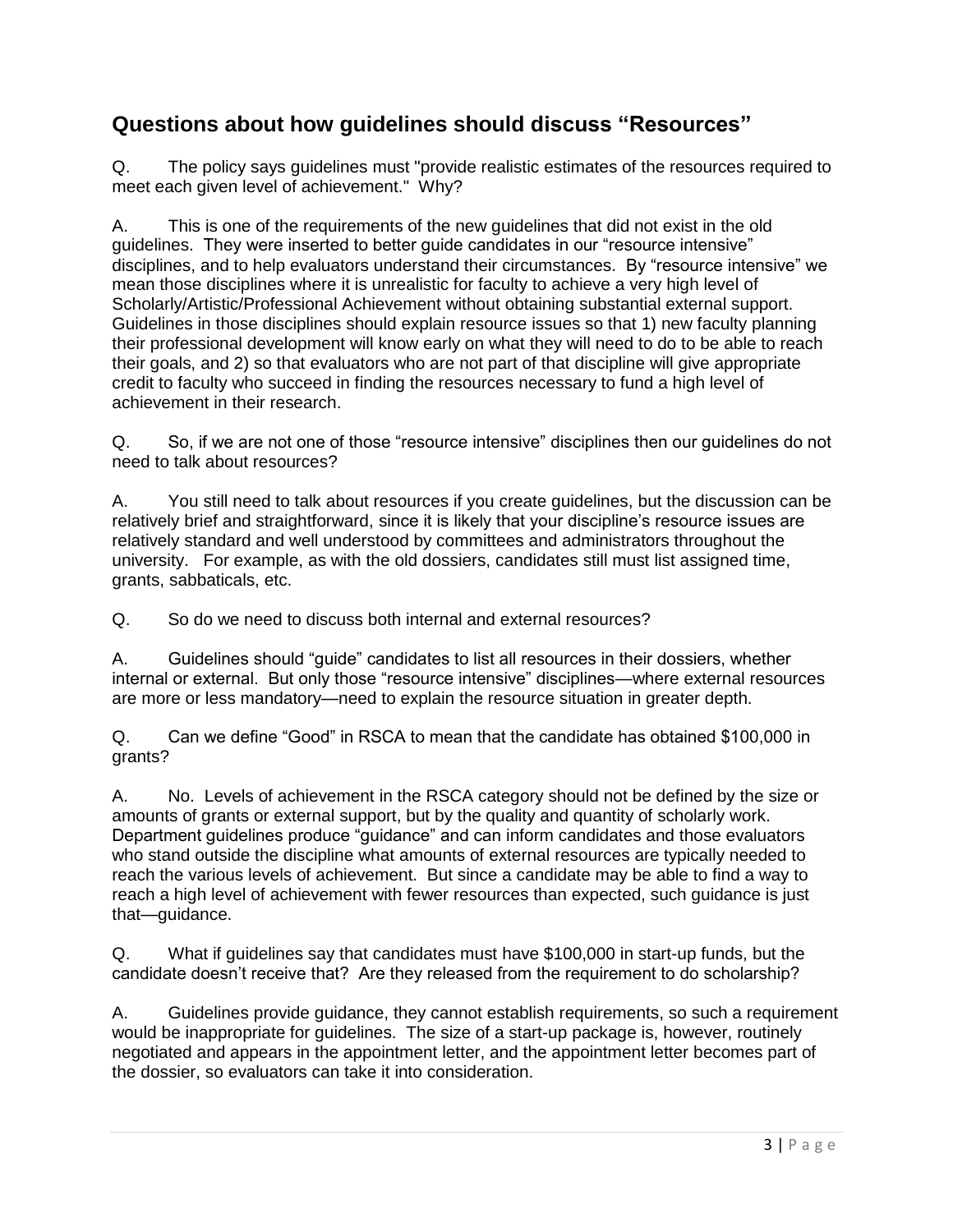## **Questions about the content of guidelines**

Q. How can we use our accreditation standards in our guidelines?

A. Since department guidelines "provide hypothetical examples of profiles that would warrant a given level of achievement," the best way to utilize accreditation standards is to adapt their language for use in those examples. So while the basic descriptors in S15-8 may not be changed or replaced to account for specific accreditation standards, department guidelines may illustrate these descriptors with examples that can be drawn from accreditation language.

Q. Can we use guidelines to require candidates to obtain external reviews of their scholarship?

A. Department guidelines cannot require anything—they provide guidance. However, it is well within the intent of the policy to allow guidelines to explain what kinds of documentation would typically be needed to establish that scholarship has reached a given level of achievement. So the hypothetical profile of an "excellent" level of scholarship could include some number of external reviews that attest that the assembled scholarship is "recognized as significant within the discipline," as the descriptor for "excellent" requires.

Q. If we include something into our guidelines--for example, external review-- and the candidate doesn't do it, does that mean we should deny tenure or promotion?

A. No, you cannot deny a candidate simply for deciding not to follow your guidance. A candidate can only be denied for failing to meet the criteria of the policy. But if your guidance was good, then it is (unfortunately) likely that candidates who do not follow it might encounter substantive problems. It is as if department guidelines came with a warning like this: "Here is a suggested profile. Candidates who match this profile have in our view attained the level of 'excellence' in RSCA. You still might reach excellence by following some other model, but be aware that we have not vetted alternative approaches. If you depart from this model, there could be disagreement among reviewers about the significance of your accomplishments. Take care to consult widely beforehand and to be especially careful to document the significance of your accomplishments."

Q. What can we suggest in our guidelines to help to help us assess the impact of scholarly work?

A. Just about any tool your discipline thinks appropriate can be suggested via your examples. Outside reviewers or impact factors or citation indexes or the acceptance rates of journals or publication in an elite university press—all of these could be used in model profiles to communicate what is typically needed to document a given level of achievement. But as with outside review, this constitutes guidance. Allowance always should be made for the candidate who comes up with a successful but unanticipated way of demonstrating scholarly impact.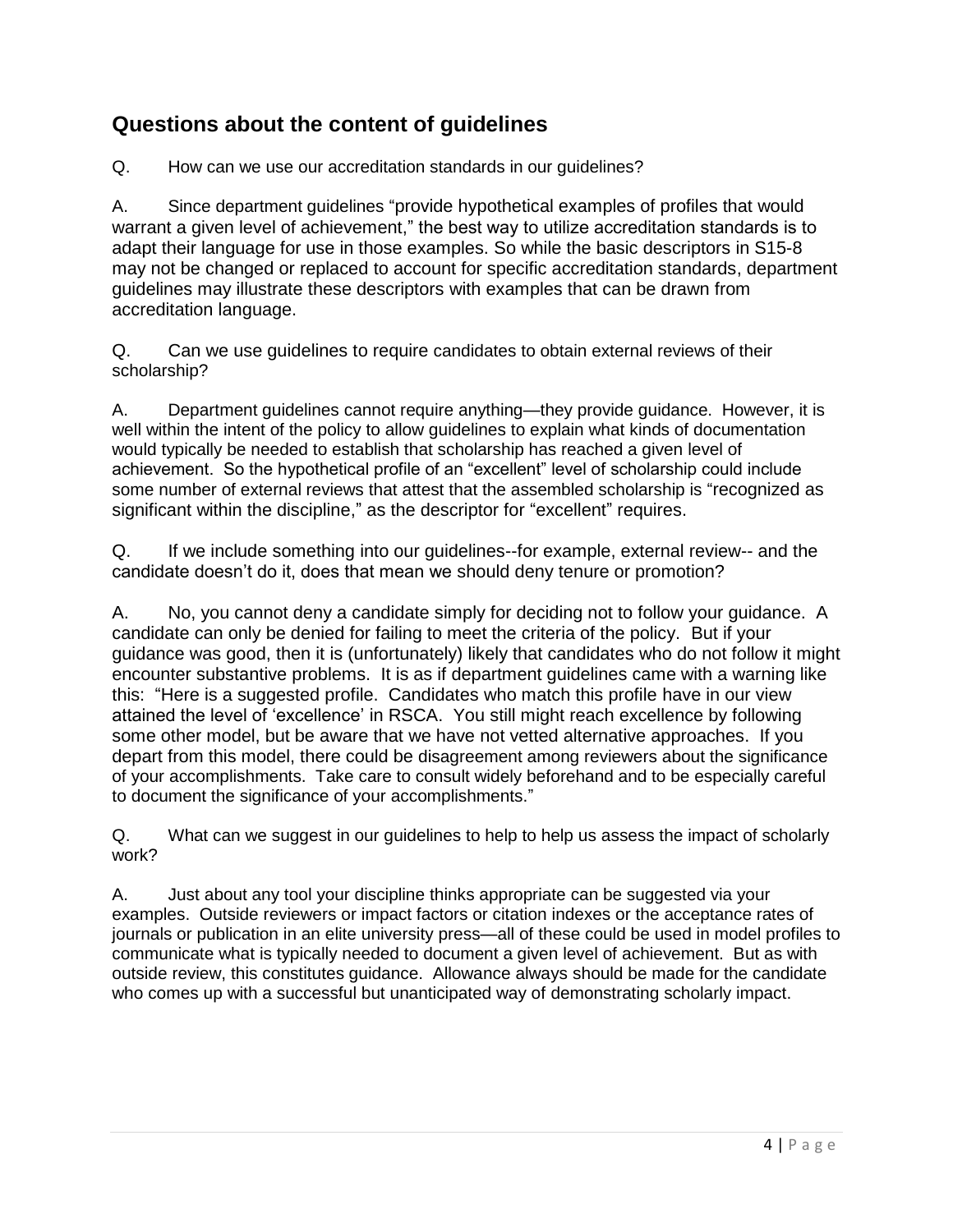Q. If we want to encourage more scholarship, we should suggest very high standards for scholarship in our guidelines, right?

A. Departments are best advised to be pragmatic and realistic when writing the model profiles for their guidelines. Otherwise the guidelines could produce unanticipated consequences. For example, if your department highly values scholarship you may be tempted to create profiles that suggest extremely high levels of accomplishment. But if the examples seem unattainable or extremely difficult, guidelines could have the effect of encouraging your faculty to deemphasize scholarship in their careers and instead to focus energy on the remaining categories. Instead, offer examples that some faculty in your department have actually attained in recent years, and make the various levels of achievement (Excellent, Good, Baseline) represent a reasonably wide range of achievement.

Q. Should we create guidelines for Academic Assignment or for Service?

A. If you are the Library or Counseling, then the policy requires that you create guidelines for Academic Assignment, since most evaluators outside of your units will not understand how to fairly evaluate this category without your guidance. For everyone else, your department should ask whether the teaching or the service that your candidates do is sufficiently idiosyncratic to demand explanation to outsiders. Some kinds of professional service, for example, may not be commonly understood outside your department. Read the Criteria and Standards policy to see if the basic language might be enough to cover your achievements. The new policy is more helpful than the old in this regard.

Q. Can guidelines discuss documentation?

A. Absolutely, that is one of their best functions. This is especially useful if your discipline has ways of documenting achievements that are idiosyncratic and not commonly understood outside your department. For example, most evaluators outside of Art will not know much about juried shows, most evaluators outside of Counseling will not know much about the Academic Assignment of counselors, etc. How should these outsiders distinguish between Excellent, Good, and Baselines levels of achievement? They cannot do so unless your guidelines explain how. Guidelines "guide" their judgment to help it be fair and informed.

# **Questions about Professional Service**

Q. Faculty in my department engage in a lot of professional service. What do we need to do in our guidelines to make sure that this kind of service is appropriately rewarded?

A. Excellence in professional service will likely help candidates more under the new policy than under the old, since it now contributes to raising the level of achievement in the new "Service" category. In contrast, under the old policy this kind of service was duly noted but often languished as an afterthought under the same category as publications and artistic achievements.

Q. That is well and good, but in our discipline we won't have much to go under the Scholarship category since most of what we do is Professional Service.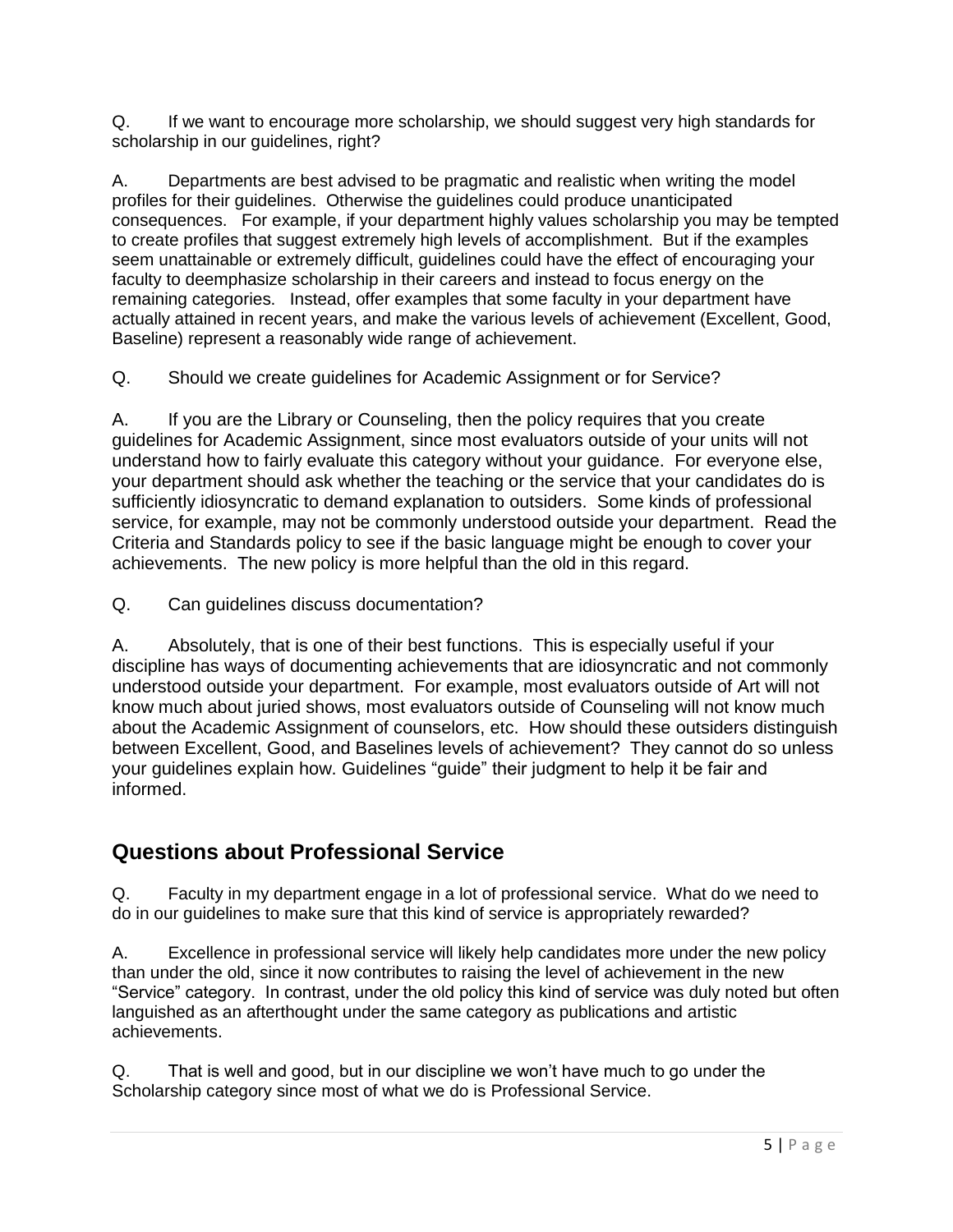A. The policy has made allowance for your situation. If in fact "professional activities are the primary method of demonstrating expertise within the discipline" (S15-8, 2.3.4), then you may make the case in your guidelines that professional service be evaluated under the RSCA category instead. Note the word "primary." If your discipline uses both conventional scholarship and professional service to establish expertise, you are probably better off leaving professional service in the "Service" category. Under the new policy, "Service" can be important in establishing the case for advancement, and moving the professional activities to the RSCA category could weaken a candidate's ability to demonstrate a strong service profile.

# **Questions about College guidelines**

Q. How do we create college guidelines?

A. "Department Guidelines" are the only official documents sanctioned by the University Policies, while "College Guidelines" is an unofficial designation. College guidelines can be created *de facto* by the act of all the departments of a college adopting the same text for their department guidelines and then calling them "College Guidelines" for convenience. The individual departments each file their department guidelines with Faculty Affairs individually, and report the votes to approve them by department, even though the text of the guidelines might be the same in each case. This is necessary because an individual department might decide to independently revise its guidelines at some point in the future.

Q. So can we adopt college-wide guidelines with some individual variants?

A. Yes, if the departments each separately vote to approve a common document. You could, however, reach a point where common guidelines with variants defeats the purpose of guidelines, given that the purpose is to communicate a discipline's unique issues in professional development to outside evaluators. If the "variants" get too elaborate they are apt to be more confusing to outsiders than helpful, in which case separate department guidelines would be a more straightforward solution.

Q. What if most of the departments within a college adopt a common document, but one or two do not?

A. Then most of the departments are covered by a common document, but one or two are not.

#### **Questions on submission, review, and approval of department guidelines**

Q. What kind of format is needed for the guidelines? Can they be embedded in the current descriptors or do they need to be in a separate document?

A. Guidelines should be in a separate document although they will obviously make reference to descriptors and the University Policies. When a department's faculty vote on guidelines, there should be no confusion about what they are voting on—they must vote on the language of the guidelines and not vote on the language of the University Policies. Therefore, guidelines should NOT be integrated into the University Policy language.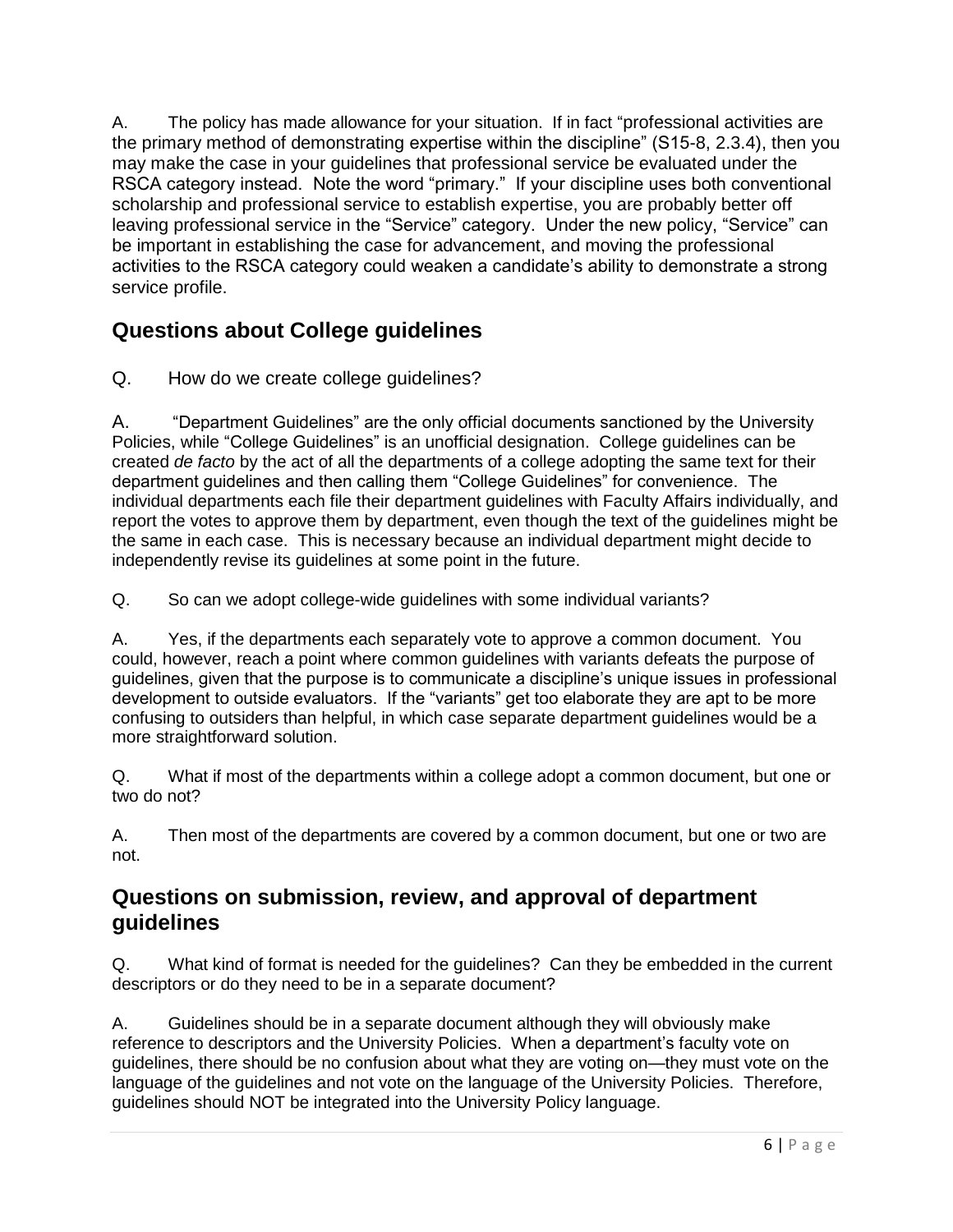Q. Who has to approve our guidelines?

A. There are only two official approvals that must be obtained: 1) the department vote to approve or not to approve, and 2) acceptance by the AVP for Faculty Affairs "in consultation with the Professional Standards Committee." However, the new policy establishes that "Prior to making its recommendation, the Professional Standards Committee shall solicit the input both of the home department and of the corresponding college RTP committee."

Q. How does our department approve our guidelines, and where do we send them?

A. Your department must vote on the document and approve it by majority vote. The document should be sent along with the vote directly to Faculty Affairs. Tenured, tenuretrack, and FERP faculty in their active semester may vote.

Q. What is the role of College RTP committees?

A. The new policy also establishes some criteria for evaluating department guidelines that must be used to decide whether to approve them. Among them is the requirement that "They are equitable across departments." College RTP committees will be asked to look at Department guidelines in part to determine if they are in fact "equitable across departments."

Q. What will be the procedures for the College RTP Committee review?

A. When department guidelines are submitted to Faculty Affairs, the guidelines will be distributed to the appropriate College RTP committee for feedback. (To facilitate speedy consideration of the guidelines, the electronic addresses of all members of the College RTP committee should be kept available so they can be promptly contacted.) It will be up to each College RTP Committee to decide whether to meet to discuss draft guidelines, whether make a formal recommendation via a committee vote, or whether simply to respond individually to Professional Standards and the AVP with concerns and suggestions. Whatever advice the College committees provide will be welcome and reviewed by PS prior to its making a recommendation to the AVP for Faculty Affairs.

Q. What is the role of the Professional Standards committee?

A. We advise the AVP for Faculty Affairs, who has worked closely with us in reviewing guidelines.

Q. What is the role of the Dean?

A. The involvement of the Dean in reviewing guidelines will be supervised by the AVP for Faculty Affairs, since this is an administrative matter. It is expected that the AVP will solicit the Dean's review as soon as guidelines are delivered to Faculty Affairs. However, Professional Standards recommends that departments consult with their Dean earlier than that--as they develop their guidelines-- to avoid problems further along in the approval process.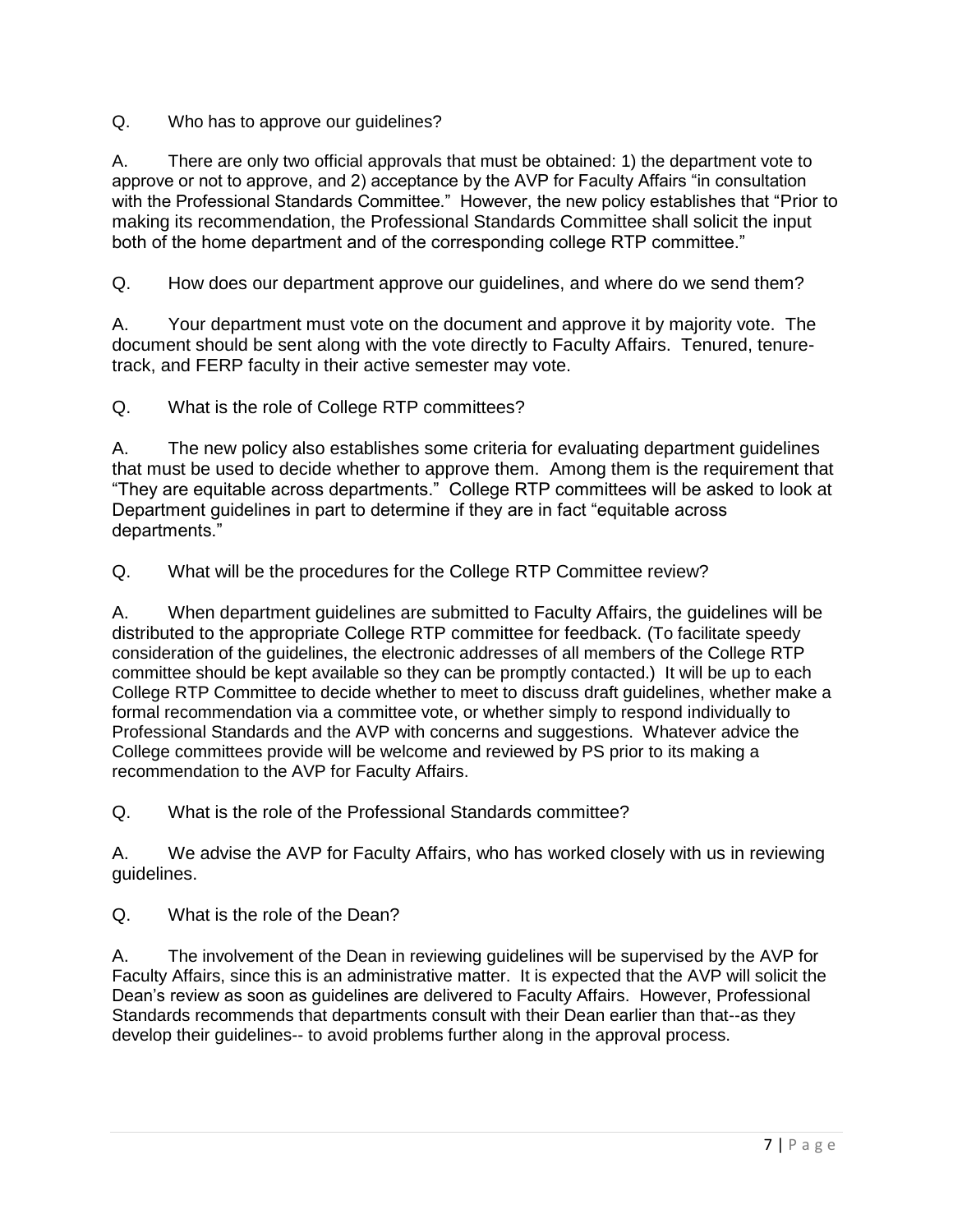#### **Questions about timelines and the transition from old guidelines to new**

Q. We have guidelines for the old policy. Do we have to review these in five years?

A. No. You do need to keep them available during the phase-in of the new policy, since you may have candidates who will choose to be reviewed under the Criteria and Standards of the old policy to which your old guidelines apply. But Professional Standards had decided to suspend the regular review of those existing guidelines made under the old policy S98-8 during the phase-out. When S98-8 is entirely phased-out, all old guidelines will become irrelevant.

Q. When do we need to submit our guidelines for approval?

A. January 27, 2016.

Q. Is it possible that the 1/27 deadline can be extended?

A. It is possible that Faculty Affairs and Professional Standards may be able to approve guidelines that reach us after 1/27, but we can make no guarantees. Guidelines that reach Faculty Affairs must then be shared with College RTP Committees and Deans for feedback prior to our committee's deliberation. It is also common for guidelines to be returned for suggested revisions before approval by the AVP. All of this takes time—and a full semester could likely be needed.

Q. If we don't have new guidelines in place until next year, what guidelines will cover the faculty we are currently hiring?

A. Since new hires (hired AY 2015-16 to start in AY 2016-17) must be reviewed under the new policy (S15-8) any old guidelines approved for S98-8 will not apply to them. If there are no new guidelines approved for S15-8 by the time your new hires start, then they will be reviewed with no department guidelines. If department guidelines are eventually approved after they start, then they may choose to be reviewed with the new department guidelines or with no guidelines.

Q. If departmental guidelines are voted on in Fall16 at the first day faculty meeting, will they go into effect immediately?

A. No. Department guidelines must be reviewed and approved though a process after a Department votes to approve them, so a department vote at the beginning of Fall 16 would only start a review process that would take some time to complete.

Q. What happens if we pass some guidelines but decide to change them later?

A. Provided that your department complies with the policy, this is permitted. As is true now, whenever department guidelines change during a faculty member's review period, the faculty member has the choice of whether to include the old guidelines or the new guidelines when submitting the dossier.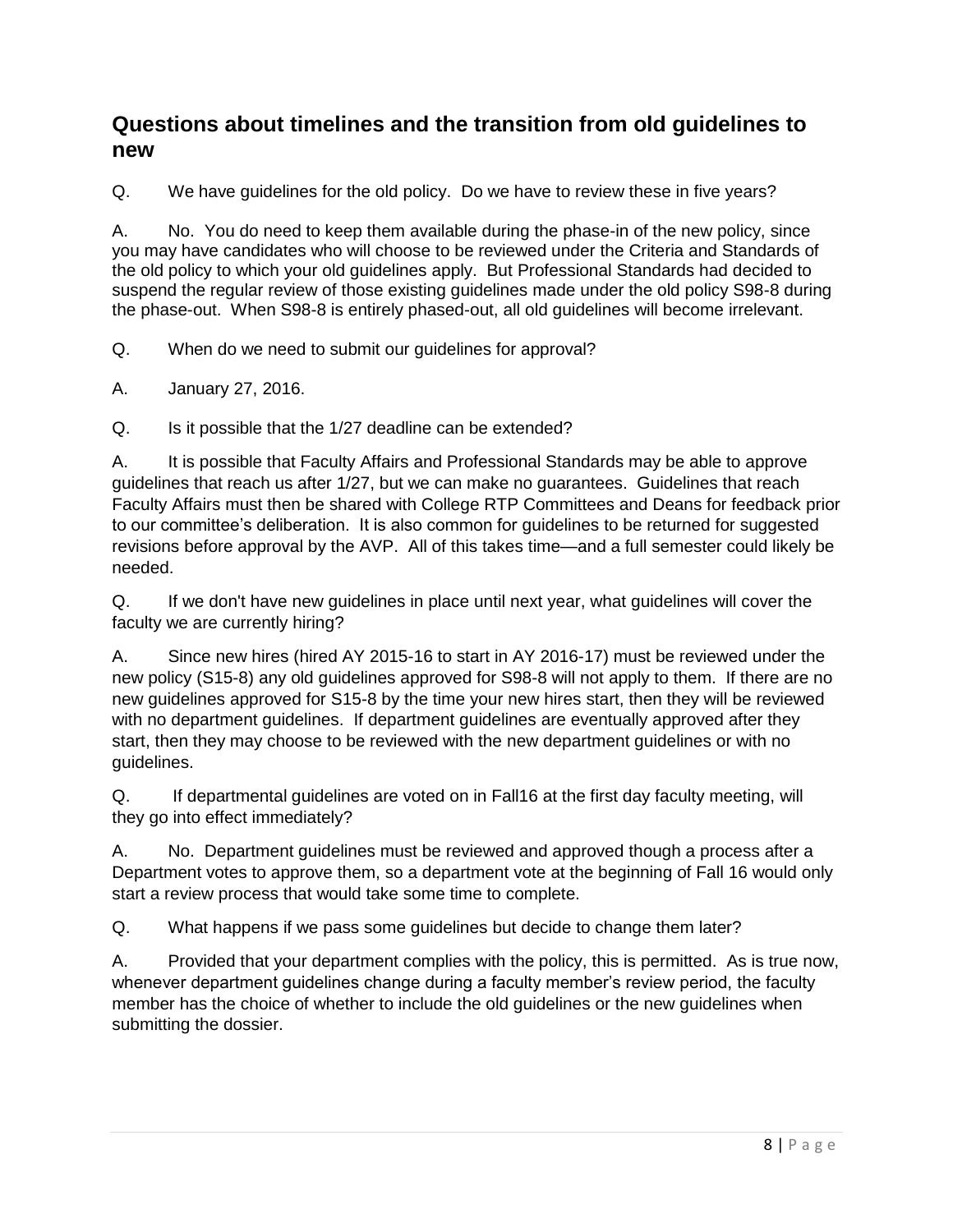# **Questions about Cross-Department concerns and Interdisciplinary Achievements**

Q. Our college wishes to promote interdisciplinary work. How will department guidelines play out in interdisciplinary context?

A. Guidelines by themselves are probably not going to answer all the questions about interdisciplinary work. The new policy does contain a number of improvements to encourage flexibility that may be useful in an interdisciplinary context—apart from guidelines. But one possible option to promote interdisciplinary work is to not use department guidelines at all.

Q. Not use guidelines? Why not?

A. The main purpose of guidelines is to communicate a specific discipline's idiosyncrasies to outsiders who otherwise might not understand them. As such, guidelines by their nature will tend to give evaluators a narrower view of the standards and criteria as they apply to a given candidate. If your college wishes to keep the view as broad as possible, then relying on the breadth of the policy's generic descriptors could be a good option.

Q. Are there other solutions that might promote interdisciplinary work without abandoning department guidelines altogether?

A. Yes. As has been described in an earlier answer—guidelines can more explicitly describe the kinds of documentation that are appropriate for establishing any given level of achievement. Department based guidelines could give examples of appropriate documentation to do this for interdisciplinary work. If constructing such guidelines, keep in mind the unique needs of faculty who are trained in a single discipline who find themselves working a new interdisciplinary context; and those faculty who have actually been trained in an interdisciplinary discipline. These two approaches may both need to be respected.

Q. What is to prevent separate departments from adopting guidelines that have the effect of making tenure and promotion more difficult for faculty in one department than in another?

A. The review process. See an earlier answer about the role of College RTP committees and the policy requirement that guidelines be "equitable across departments."

Q. How should our guidelines deal with joint appointments, or with faculty who are shared with outside institutions?

A. Such faculty are rare at SJSU, and for the most part their situations needs to be worked out with Faculty Affairs, through their appointment letters or other agreements. The policy does allow "Departments which contain more than one discipline, or contain very different subdisciplines, may produce more than one set of specialized guidelines." So it is possible for your department to craft specialized guidelines just for a unique kind of faculty member. You might wish to do so if this is an ongoing issue for faculty in your department, rather than a rare case.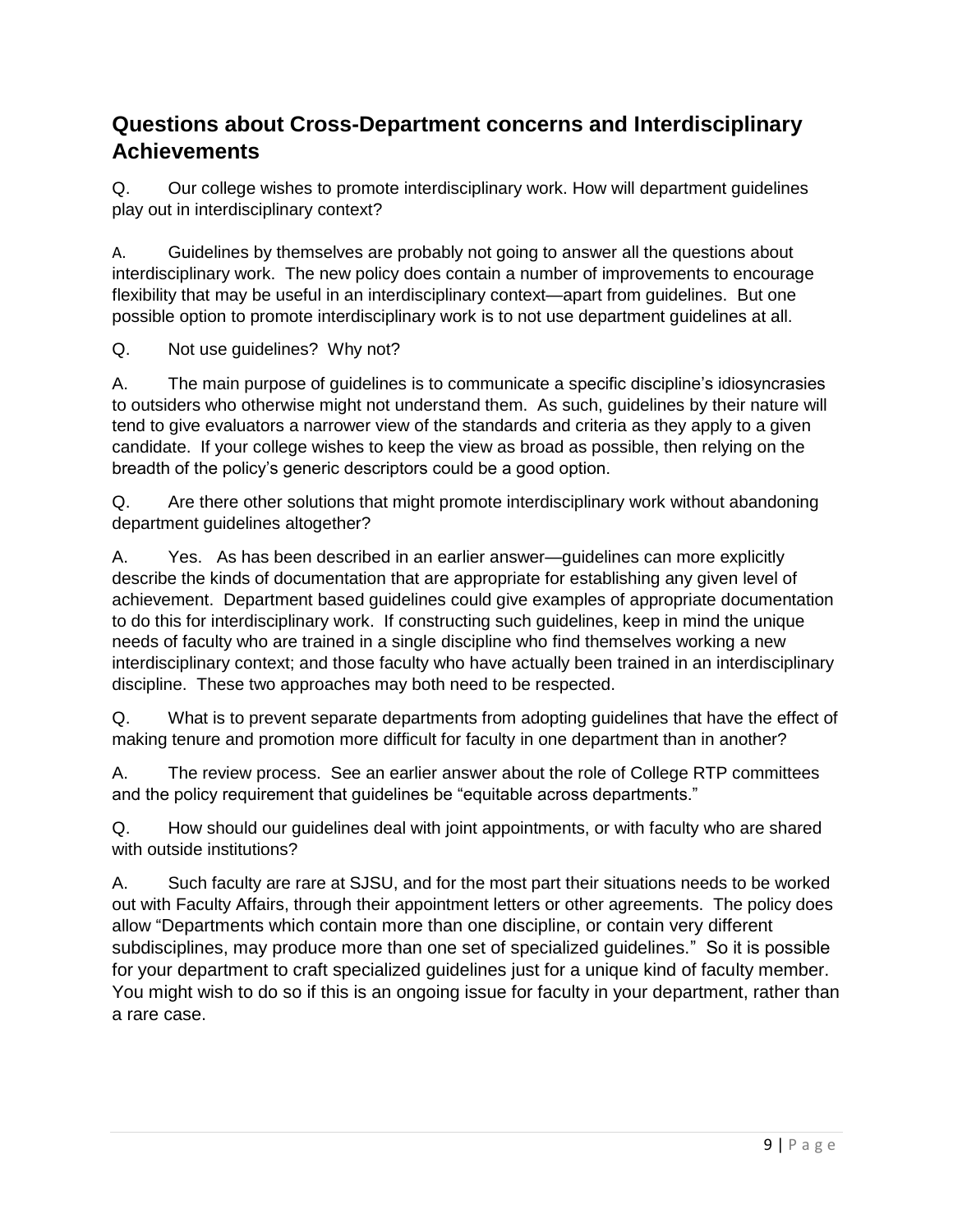### **Other concerns that are indirectly related to department guidelines.**

Q. Into what category does faculty mentoring of students go? Can't a case can be made for any of the three, depending on the kind of mentoring?

A. Yes, it does depend on the type of mentoring. Service is described in S15-8, and in 2.4.1 it says that service includes "Advising, mentoring, and participating in activities to enhance student success that are not subsumed in teaching or the primary academic assignment." This is the same basic distinction made in the old policy S98-8 between I.A and I.B.

Q. Is the intent of guidelines in relationship to the new RTP policy to make it harder, easier, or clearer to obtain tenure and promotion? Will Professional Standards take a public stance on this?

A. The intent is not to make it harder or easier to obtain tenure or promotion, but to increase the flexibility of professional development while making the requirements more transparent. While the level of achievement expected for advancement in any one of the three categories could become more difficult at the highest level (excellent), the additional flexibility between the three categories should make it easier for candidates to choose to play to their strengths rather than their weaknesses.

Q. How will descriptors be used for RTP - What if someone is baseline in every category?

A. Baseline is a minimal but not sufficient level for advancement. Falling below baseline in any category is unacceptable, but the policy requires a higher level of achievement in at least one or two categories for advancement, with certain limits. This is explained in section 4.0 "Standards required for Tenure, Promotion to Associate, and Promotion to Professor" of S15-8.

Q. I am concerned that the rating system "grades" faculty and could be disruptive.

A. At first, the process of assigning ratings to a faculty member's three areas of achievement may be uncomfortable both for the evaluators and the evaluated. But the new policy was formed in response to a faculty survey that generated numerous faculty complaints about a lack of transparency in the existing system. By requiring ratings in the three areas, the policy protects the ability of an individual candidate to shape his or her professional development pathway within certain limits. It also assures that negative votes or decisions cannot be cloaked in ambiguous or generic language, but must be justified in terms of specific levels of performance in one or more specific categories

Q. I am concerned that the new system will allow faculty to reduce their service.

A. The new policy was designed to increase the seriousness with which service is evaluated and credited. Every candidate will now receive a rating in the new service category. Candidates who fall below "baseline" will not be tenured or promoted. Similarly, good or excellent service can now be more expressly rewarded. For example, at the level of promotion